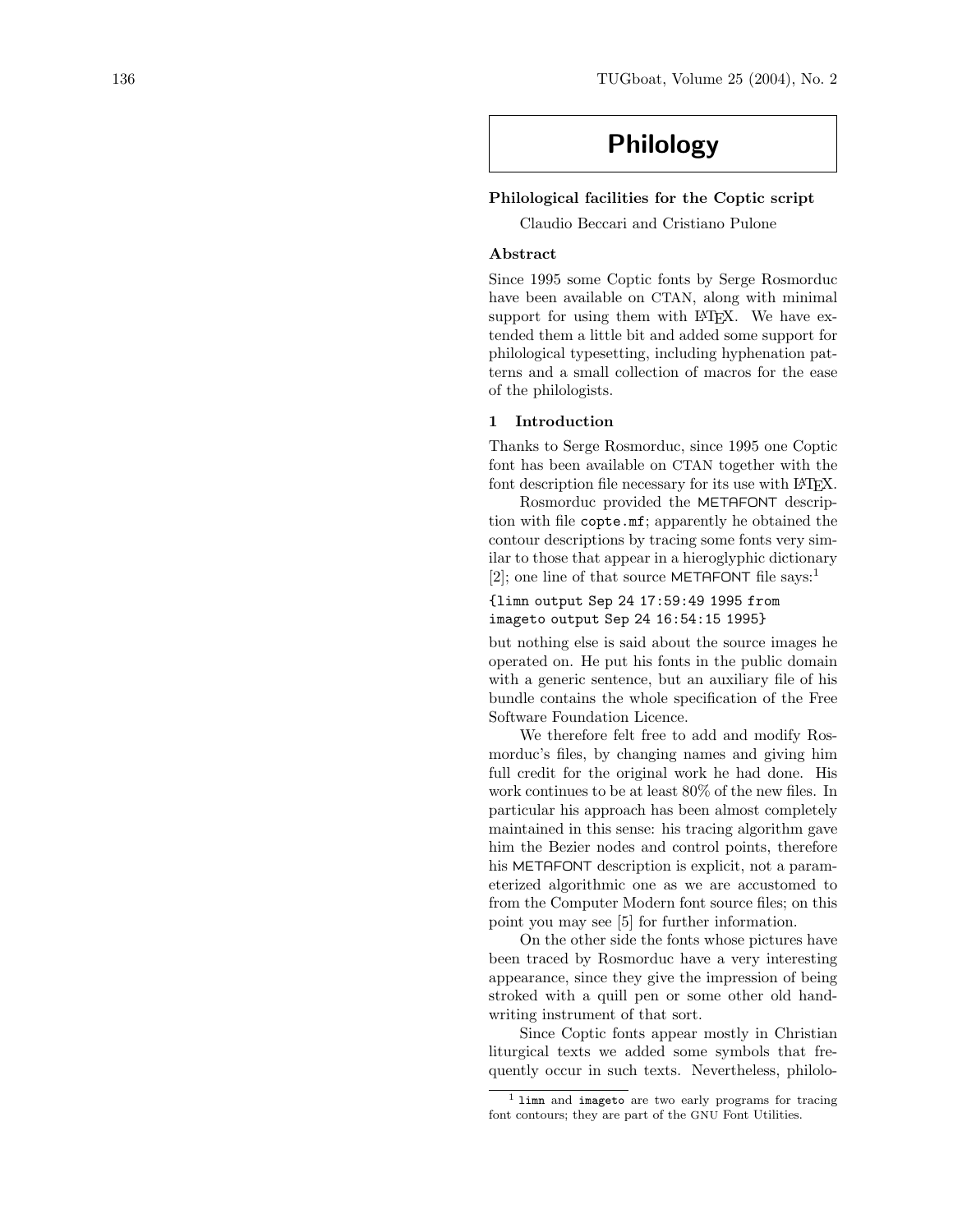gists today dedicate most of their attention to para-Christian texts, especially Gnostic ones, as those in the renowned Nag Hammadi Library. Such signs as : : ∗ ∗ are specific to ritual texts, not necessarily strictly Christian ones;  $\mathbf{\hat{P}}$  and  $\mathbf{\hat{P}}$  are of evident Christian origin, but they frequently appear in pagan ritual texts, Gnostic cosmologies, etc. For the philologist's ease we also added other glyphs that are in use in their texts.

We decided also to collect all the signs on the first page of the font table; in other words, we used only the first 128 slots of the font table. We did not care much about the encoding; Rosmorduc himself had in mind a philologist writing critical texts, not a theologian writing a whole text in Coptic, thus requiring numbers, punctuation, extra signs, etc. We are aware that there is an effort among the clergy in the Coptic Church trying to define a common encoding scheme (see [3], for example). On the other hand, the Unicode standard allocates the unique Coptic signs in slots 0x03E2 through 0x03EF, while apparently the other symbols derived from Greek share the same positions of the Greek letters.

For reasons of compatibility we retained the ligatures defined by Rosmorduc, so that a text originally written to be typeset with the copte fonts can be processed with our fonts copto (ordinary upright font) and copti (inclined font), obtaining the same output except for a possible inclination.

In the end, the ordinary Coptic font turned out as shown in Table 1.

We also provide the font definition files, and, most important of all, we provide Type 1 versions of the fonts. So there should be no difficulty in producing fine documents in PostScript or PDF format.

#### 2 The Coptic font

As we said in the introduction, Rosmorduc's fonts were obtained by tracing the images of Coptic glyphs taken from some source where they had suitable dimensions. The METAFONT specifications are in terms of contour Bezier nodes and control points, although the latter are specified indirectly.

The font design size is declared to be 10pt and everything inside the METAFONT files is specified in terms of a unit u declared to be one tenth of the design size, therefore nominally  $u = 1$  pt. In practice the heights, widths and depths of all characters were as the tracing algorithm had determined; virtually all of them were distinct. No  $x$ -height, quad-width, etc., were defined, but it turned out that the average  $x$ -height of the various glyphs was significantly larger than the corresponding dimension of comparable fonts; in particular, it was almost 25% larger than the corresponding height of the CM fonts.

We decided to modify the font metric dimensions and to specify the other missing font dimensions that define the font-dependent TFX units.

We modified several glyphs; the most significant modification was the one concerning the letter "shima" whose upper stroke protrudes far out of the glyph bounding box, so that it would not butt against the ascenders or the next right character, specifically with "lauda", as in the word  $\delta \infty$ .

We added some special symbols, such as

! " 5 V : > ? 9 v 2 =

and redefined the ligature table to cope with new glyphs and their ligatures, while preserving Rosmorduc's ligatures, for compatibility reasons. Probably in this respect more work should be done, but the result appears acceptable.

#### 3 The font keyboard mapping

We use the word *transliteration* instead of encoding, because we had the philologist in mind; that is, a person who is writing critical texts in Coptic, but using a "Latin" keyboard. In fact, we made all our experiments with the Italian keyboard which lacks some important ASCII characters, but does have various others that are missing from a "normal" US keyboard.

For example, we had to define the grave accent. The Italian keyboard lacks the key with the grave accent (or back tick); we used the apostrophe key instead, on the assumption that the acute accent is seldom if ever used in Coptic. On the other hand, we defined a macro  $\setminus$ <sup>o</sup> because the  $\circ$  sign is on the Italian keyboard and the macro appears less obtrusive when inserted into the source file. We provided the \0 alias for those who use keyboards without the ° sign.

The correspondence between the Latin and the Coptic signs is as shown in Table 2. It is based on the correspondence of the "sounds" or of the "shapes" or . . . on the availability of a free key!

Notice that in Table 2 we make no attempt to spell out the names of the Coptic letters; there are several naming conventions that depend on the Western language of those who named them. At the web site http://www.copticchurch.net there is a short outline regarding Coptic fonts with their names. The point is that the Coptic letters should carry a phonetic value, but those who know how to read and write this language do not agree on their pronunciation, therefore the phonetic transliteration is not unique. Nevertheless, those who master the Coptic language can perfectly understand Table 2.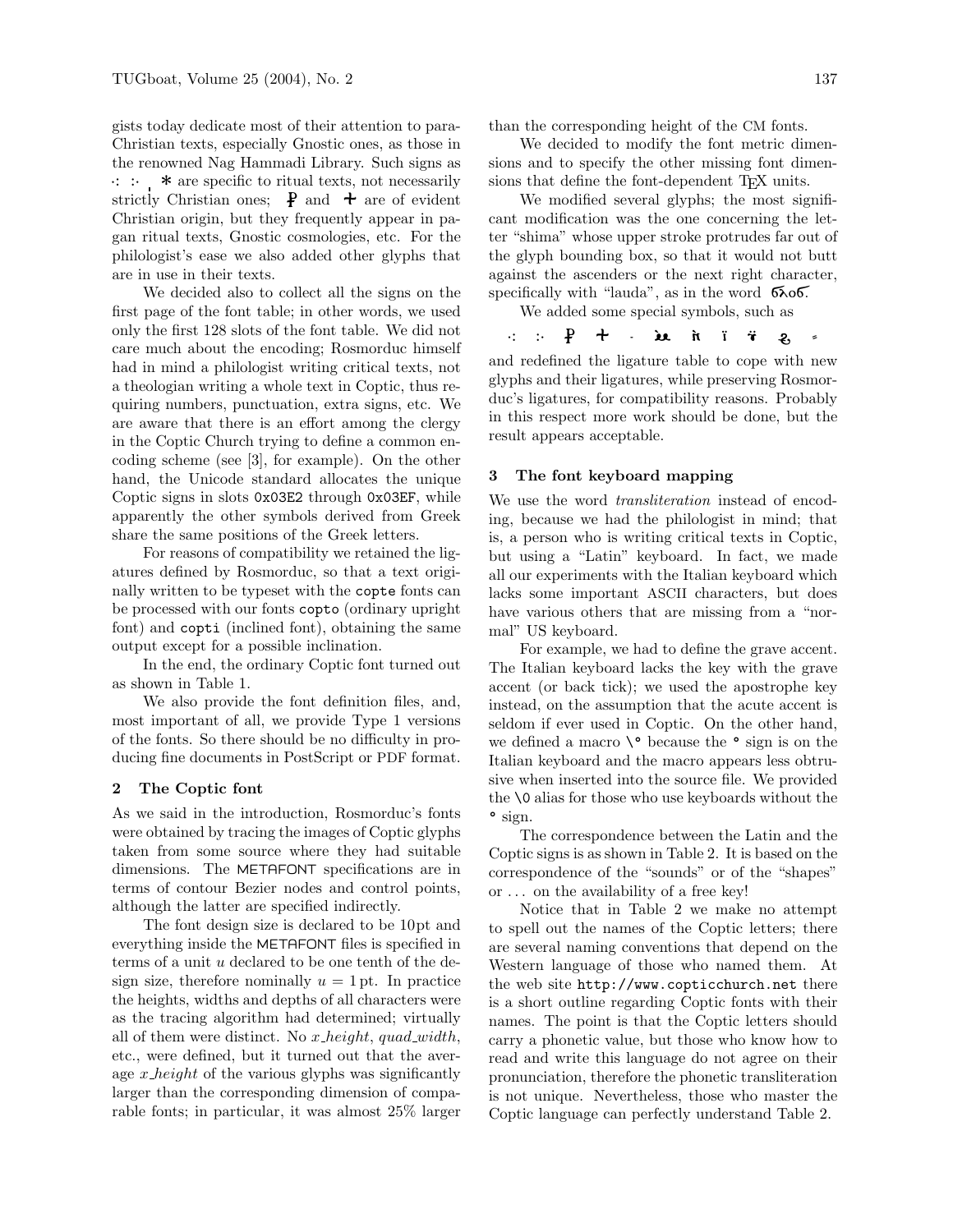|       | ,00                      | '01             | ,02            | '03     | ,04                     | '05               | ,06      | '07                | '10                             | '11      | '12           | '13      | '14                      | '15      | '16         | '17                 |     |
|-------|--------------------------|-----------------|----------------|---------|-------------------------|-------------------|----------|--------------------|---------------------------------|----------|---------------|----------|--------------------------|----------|-------------|---------------------|-----|
| '000' |                          |                 | 2 <sub>1</sub> | 3       |                         |                   | 6        |                    | 8                               |          | 10            | 11       | 12                       | 13       | 14          | 15                  | "00 |
| '020  | 16                       | 17              | 18             | 19      | 20                      | 21                | 22       | 23                 | 24                              | 25       | 26            | 27       | 28                       | 29       | 30          | 31                  | "10 |
| ,040  | 32                       | $\cdot$ :<br>33 | $\ddots$<br>34 | ψ<br>35 | Ψ<br>36                 | 37                | 38       | 39                 | θ<br>40                         | ሬ<br>41  | ξ<br>42       | Φ<br>43  | Φ<br>44                  | 45       | 46          | 8<br>47             | "20 |
| '060  | S<br>48                  | 49              | રુ<br>50       | ተ<br>51 | Ŧ<br>52                 | ₽<br>53           | $2_{54}$ | 55                 | $\boldsymbol{\Theta}$<br>56     | ÷<br>57  | 58            | x<br>59  | $\mathbf{x}$<br>60       | =<br>61  | પ્રેદ<br>62 | ń<br>63             | "30 |
| '100  | 64                       | J<br>65         | B<br>66        | C<br>67 | $\mathbf{\Sigma}$<br>68 | e<br>69           | P<br>70  | ᡣ<br>71            | H<br>72                         | 73       | Þ<br>74       | R<br>75  | $\lambda$<br>76          | U<br>77  | H<br>78     | O<br>79             | "40 |
| '120  | $\boldsymbol{\Pi}$<br>80 | $\sigma$<br>81  | P<br>82        | 83      | ጥ<br>84                 | $\gamma$<br>85    | ╈<br>86  | lll<br>87          | $\boldsymbol{\mathsf{x}}$<br>88 | Щ<br>89  | ξ<br>90       | 91       | 92                       | 93       | 94          | 95                  | "50 |
| '140  | 96                       | ፌ<br>97         | ß<br>98        | с<br>99 | Σ.<br>100               | $\epsilon$<br>101 | q<br>102 | 7<br>103           | ĸ<br>104                        | 105      | ፊ<br>106      | K<br>107 | $+$ $\lambda$ $_{108}$ . | u<br>109 | n<br>110    | $\mathbf{o}$<br>111 | "60 |
| '160  | $\mathbf{R}_{-112}$      | $\sigma$<br>113 | p<br>114       | 115     | $\tau$<br>116           | τ<br>117          | ï<br>118 | $\mathbf{w}_{119}$ | $\pmb{\chi}_{_{120}}$           | ௶<br>121 | $\zeta_{122}$ | 123      | 124                      | 125      | 126         | 127                 | "70 |
|       | "00                      | "01             | "02            | "03     | "04                     | "05               | "06      | "07                | "08                             | "09      | "OA           | "OB      | "OC                      | "OD      | "0E         | "OF                 |     |

Table 1: The ordinary upright Coptic font

#### 4 The Coptic fonts in Type 1 format

As mentioned previously, we produced our Coptic fonts in Type 1 PostScript format.

We followed the near-standard procedure of tracing large-scale raster fonts made with META-FONT by means of mftrace [7] and pipelining the output to pfaedit (now fontforge [8]).

We did not try to create an encoding vector with any kind of names for the Coptic letters, not even trying to "copy" them from existing encoding vectors. Our fonts are rather non-standard, so their use is confined to  $(A)$ T<sub>E</sub>X use only.

## 5 The Coptic font description file

Since we produced two basic shapes for the Coptic font family, we had to produce a new LAT<sub>EX</sub> font definition file, lcopcoptic.fd, substantially different from the single-shape one by Rosmorduc.

In addition to the obvious point of declaring two shapes, instead of just one, the main changes are the following:

- 1. The font encoding was named LCOP in accordance with the recommendation of the LAT<sub>EX3</sub> team that any non-standard encoding should start with the letter L, for "local encoding".
- 2. The font is loaded with a default magnification of 0.83. This scales the Coptic font to have a closer match between its x-height and the one of the surrounding text in Latin characters.

As with the original font by Rosmorduc, our fonts come in one size, although the METAFONT source files may be invoked on the fly by modern TEX systems so as to generate the raster files at the desired magnification. The heavy strokes of these fonts cope well with shrinking, but we think they become too black when enlarged too much, as seen in titles. In any case, we produced the PostScript

Type 1 versions of these fonts so that a single source is used at all magnifications and PostScript or PDF documents can be well typeset, easily readable on screen and perfectly printable on paper.

### 6 Coptic hyphenation

We produced also a pattern file for the hyphenation of the Coptic language; it was "hand made" since we were not able to find either a word list or a Coptic dictionary specifying hyphenation points.

We worked on and implemented grammar rules [6] based on open and closed syllables, similar to the ancient Greek and Italian rules. While typesetting a master's thesis on some ancient Coptic texts, we entered the words into a word list without hyphenation points and checked the hyphenations by means of a little LATEX program implementing V. Eijkhout's \printhyphens macro [4].

The present patterns appear to hyphenate correctly all the words on the word list (a few hundred). Some possible hyphenation points may have been missed, but this is not a real inconvenience. (Every time the patgen program is used to create new patterns or analyze existing ones, the statistics of the missed hyphens are output. This is useful information when patgen is used to create or to modify hyphenation patterns from a hyphenated word list, but is of minor importance when analyzing existing patterns.)

In fact, typographical hyphenation does not necessarily coincide with grammatical hyphenation, even though, of course, it must not violate grammatical rules. Typographical hyphenation fulfills two main purposes: (a) allowing the typeset text to be broken into lines and justified without ugly white gaps, and (b) keeping the reader comfortable in reading broken lines. For the second purpose it may be desirable to refrain from certain hyphen-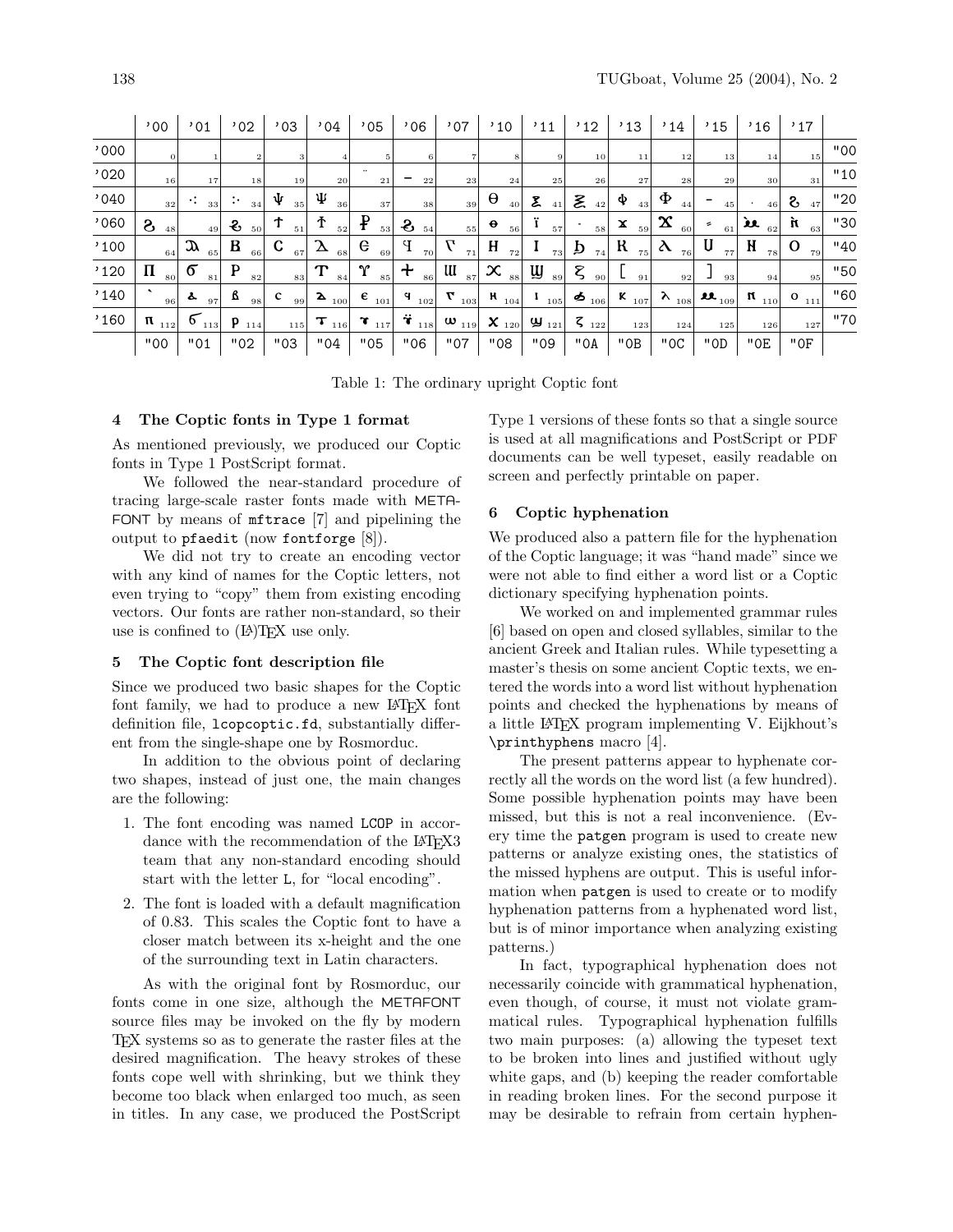| Latin        | Coptic                       | Latin          | Coptic                   |
|--------------|------------------------------|----------------|--------------------------|
| a            | ፌ                            | A              | $\mathfrak{D}$           |
| b            | ß                            | B              | $\bf{B}$                 |
| C            | $\mathbf c$                  | C              | $\mathbf C$              |
| d            | Δ                            | D              | $\mathbf{\Sigma}$        |
| e            | $\epsilon$                   | E              | $\mathbf{e}$             |
| f            | þ                            | F              | $\mathbf P$              |
| g            | 7                            | G              | $\overline{\mathcal{L}}$ |
| h            | H                            | H              | $\mathbf H$              |
| i            | I                            | I              | I                        |
| j            | ፊ                            | J              | Þ                        |
| k            | K                            | K              | R                        |
| l            | λ                            | L              | $\lambda$                |
| $\mathbf m$  | u                            | M              | U                        |
| n            | N                            | N              | H                        |
| $\circ$      | $\mathbf{o}$                 | 0              | $\mathbf 0$              |
| p            | $\mathbf{u}$                 | P              | $\mathbf \Pi$            |
| q            | $\sigma$                     | Q              | $\sigma$                 |
| r            | p                            | R              | $\mathbf{P}$             |
| $\mathsf{t}$ | $\tau$                       | T              | T                        |
| u            | $\mathbf{\hat{r}}$           | U              | Y                        |
| $\mathbf v$  | ï                            | V              | $\ddot{\phantom{1}}$     |
| W            | $\omega$                     | W              | W                        |
| X            | X                            | χ              | $\infty$                 |
| y            | ௶                            | Y              | W                        |
| z            | ζ                            | Z              | $\frac{8}{9}$            |
| 8            | $\ddot{\boldsymbol{\theta}}$ | 81             |                          |
| ks           | Σ                            | KS,<br>Ks      | ξ                        |
| ps           | ψ                            | PS,<br>Ps      | Ψ                        |
| dj           | $\mathbf x$                  | DJ,<br>Dj      | $\mathbf{x}$             |
| hj           | ፊ                            | HJ,<br>Hj      | þ                        |
| tj           | $\ddagger$                   | TJ,<br>Тj      | $\overline{\mathbf{f}}$  |
| h1           | 8                            | H1             | S                        |
| h2           | ૱                            | H <sub>2</sub> | S,                       |

Table 2: Correspondence between Coptic and Latin signs or sign sequences on a Latin keyboard

ations; this is certainly so in Italian, and therefore we followed our Italian tradition.

# 7 Macros for Coptic philologists

We completed the Coptic bundle with a coptic.sty file containing some useful macros in order to easily typeset Coptic source .tex files for critical texts.

The style file obviously provides a command and an environment, \textcoptic and coptic respectively, for typesetting the marked text using the Coptic alphabet and hyphenation. There is also a command \textlatin for inserting some text in the Latin alphabet. For compatibility reasons the code fragment "coptic" may be substituted by "copte" or "copto", so old documents, the source files of

| command                | example                | output                               |
|------------------------|------------------------|--------------------------------------|
| $\setminus H$          | ١H                     | S                                    |
| \h                     | \h                     | S                                    |
| $\setminus$            | $\{-{\text{me}}\}$     | ue                                   |
| $\sqrt{2}$             | $\sqrt{2}$             |                                      |
| $\mathcal{N}$ 'i       | $\vee$ "i              | ï                                    |
| \"u                    | \"u                    | ï                                    |
| $\setminus$            | ∖'e                    | è                                    |
| $\mathcal{N}$          | \'m                    | પ્ર                                  |
| $\setminus$ 'n         | $\setminus$ 'n         | ń                                    |
| $\setminus$ o $^a$     | ە \                    |                                      |
| $\setminus 0$          | $\setminus 0$          |                                      |
| $\lambda^{+b}$         | $\backslash +$         | ≤                                    |
| \pont                  | \pont{c}               | $\ddot{\bm{c}}$                      |
| \trepun                | \trepun                | $\ddot{\cdot}$                       |
| \threedots             | \threedots             | ÷.                                   |
| \trepund               | \trepund               | $\ddot{\phantom{0}}$                 |
| \sic                   | \sic e.\=nk            | sic<br>e.nk                          |
| \dubious               | \dubious{anokpe}       | <b>ZHOKHE</b>                        |
| \barretta              | \barretta{dj}          | ¥                                    |
| <i><b>Asterisk</b></i> | <i><b>Asterisk</b></i> | $\ast$                               |
| \Crux                  | \Crux                  | ₽                                    |
| \crucicula             | \crucicula             | $\ddot{\text{}}$                     |
| \iesus                 | \iesus                 | $\overline{\mathsf{ic}}$             |
| \djois                 | \djois                 | $\overline{\textbf{x}}$ c            |
| $\chi$ cr              | $\chi$ cr              | $\overline{\text{XCP}}$              |
| $\chi c$               | $\chi c$               | $\overline{\textsf{x}^{\textsf{c}}}$ |

 $a$  Besides the sign  $\cdot$  this command and its alias \0 introduce a discretionary break after the short hyphen.

 $<sup>b</sup>$  This double inclined dash mark inserts an unbreakable</sup> point within a word, but it does not inhibit hyphenation in the remaining part of the word.

Table 3: New commands with the Coptic fonts

which were composed with the original Rosmorduc files or with our alpha versions of the package, are still usable, with no need to correct the commands and the environments.

It must be noted that the loading order of the packages fontenc and coptic makes a difference. If the former precedes the latter, coptic remembers the correct Latin encoding; if the latter precedes the former, coptic remembers the default encoding, presumably OT1, before the subsequent fontenc package changes the Latin encoding. Therefore a little care should be exercised when loading packages, or the \textlatin might yield unexpected results.

The specific Coptic language macros that are introduced with the package are collected in Table 3. Some of them operate on arguments, others are freestanding. The diaeresis accent may be set on every letter, but special commands are defined for